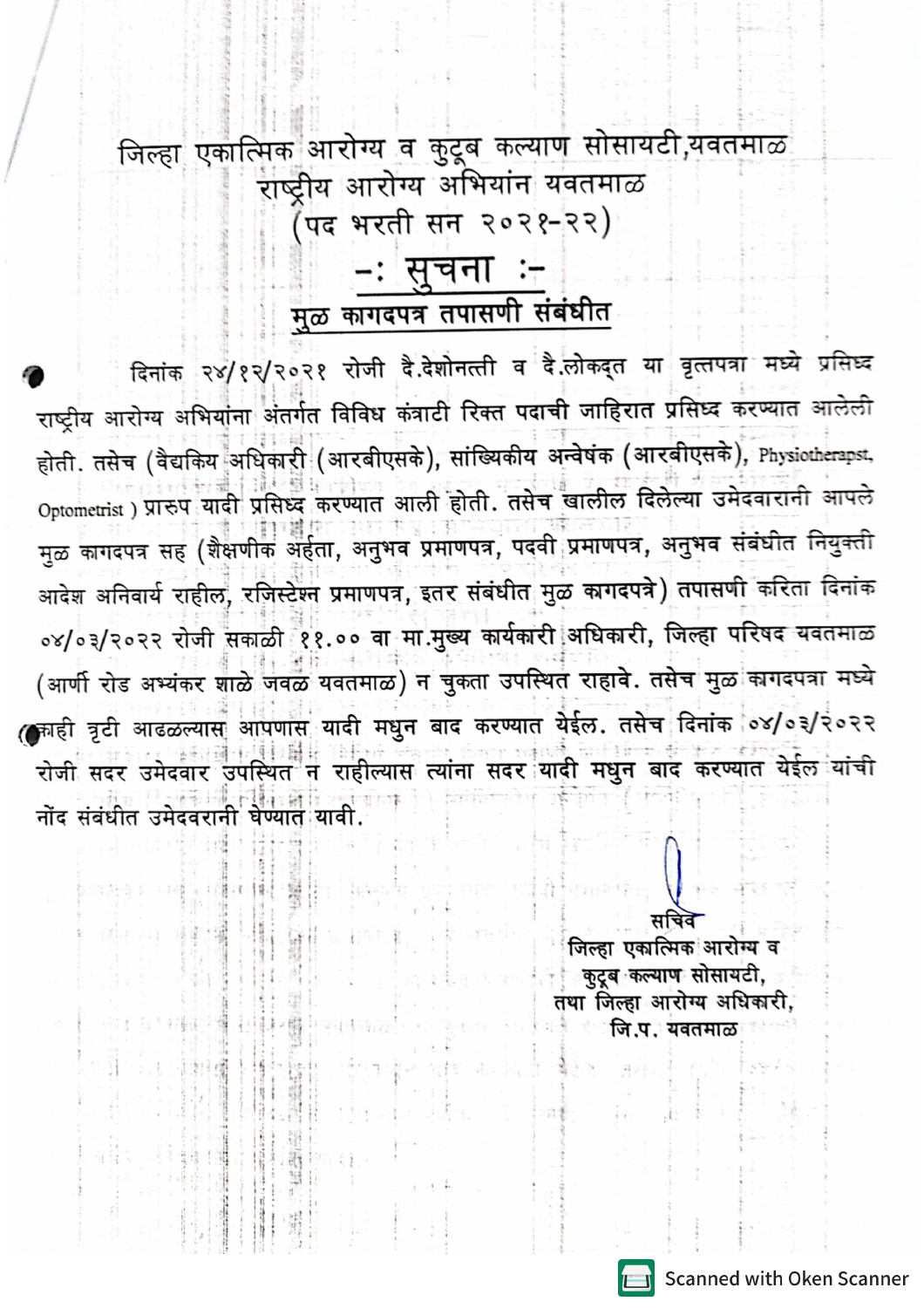| Medical Officer (RBSK Male) (ST -3, SC-1, ) Total Post - 4 |                         |                               |           |                                 |                                                                  |                                                    |                                    |                                           |                                                                                     |                                                     |                                           |  |  |
|------------------------------------------------------------|-------------------------|-------------------------------|-----------|---------------------------------|------------------------------------------------------------------|----------------------------------------------------|------------------------------------|-------------------------------------------|-------------------------------------------------------------------------------------|-----------------------------------------------------|-------------------------------------------|--|--|
|                                                            |                         | <b>Name of Candidate</b>      | Category  | <i><b>Qualification</b></i>     |                                                                  |                                                    |                                    |                                           |                                                                                     |                                                     |                                           |  |  |
|                                                            |                         |                               |           | Percentage<br><b>Final Year</b> | Marks obtained for Educational Qulification<br>(out of 80 Marks) |                                                    |                                    |                                           | Marks Obtained for the<br>experience in Govt./Semi<br>Govt./Local Self<br>Gov./NRHM |                                                     |                                           |  |  |
| S.No.                                                      | Appli<br>catio<br>n No. |                               |           |                                 | Marks based<br>on % of<br>Gardution<br>marks<br>proportionately  | Extra Marks for<br><b>Additional Qualification</b> |                                    | <b>Total Out</b><br>of 80<br><b>Marks</b> | Experience<br>(in no of<br>years)                                                   | <b>Marks</b><br>given for<br>experience<br>(maximun | <b>Total Out</b><br>of 90<br><b>Marks</b> |  |  |
|                                                            |                         |                               |           |                                 | out of 80<br>marks                                               | P.G<br>Diploma<br>$(5 \text{ marks})$              | P.G Degree<br>$(10 \text{ marks})$ |                                           |                                                                                     | upto $10$<br>marks)                                 |                                           |  |  |
|                                                            |                         | SHRINATH SHALIKRAO TUMRAM     | <b>ST</b> | 56.55                           | 45.24                                                            | 0.00                                               | 0.00                               | 45.24                                     | 0.00                                                                                | 0.00                                                | 45.24                                     |  |  |
| $\overline{2}$                                             | 6                       | SHASHIAKNT YADAVRAO INGOLE    | <b>SC</b> | 68.32                           | 54.66                                                            | 0.00                                               | 10.00                              | 64.66                                     | 0.00                                                                                | 0.00                                                | 64.66                                     |  |  |
| 3                                                          | $\overline{2}$          | <b>BHARAT SAHEBARAO PATIL</b> | <b>SC</b> | 61.61                           | 49.29                                                            | 0.00                                               | 0.00                               | 49.29                                     | 0.00                                                                                | 0.00                                                | 49.29                                     |  |  |
| $\overline{4}$                                             | 10                      | SAGAR DNYANESHWAR HAGAVANE    | <b>SC</b> | 55.57                           | 44.45                                                            | 0.00                                               | 0.00                               | 44.45                                     | 0.00                                                                                | 0.00                                                | 44.45                                     |  |  |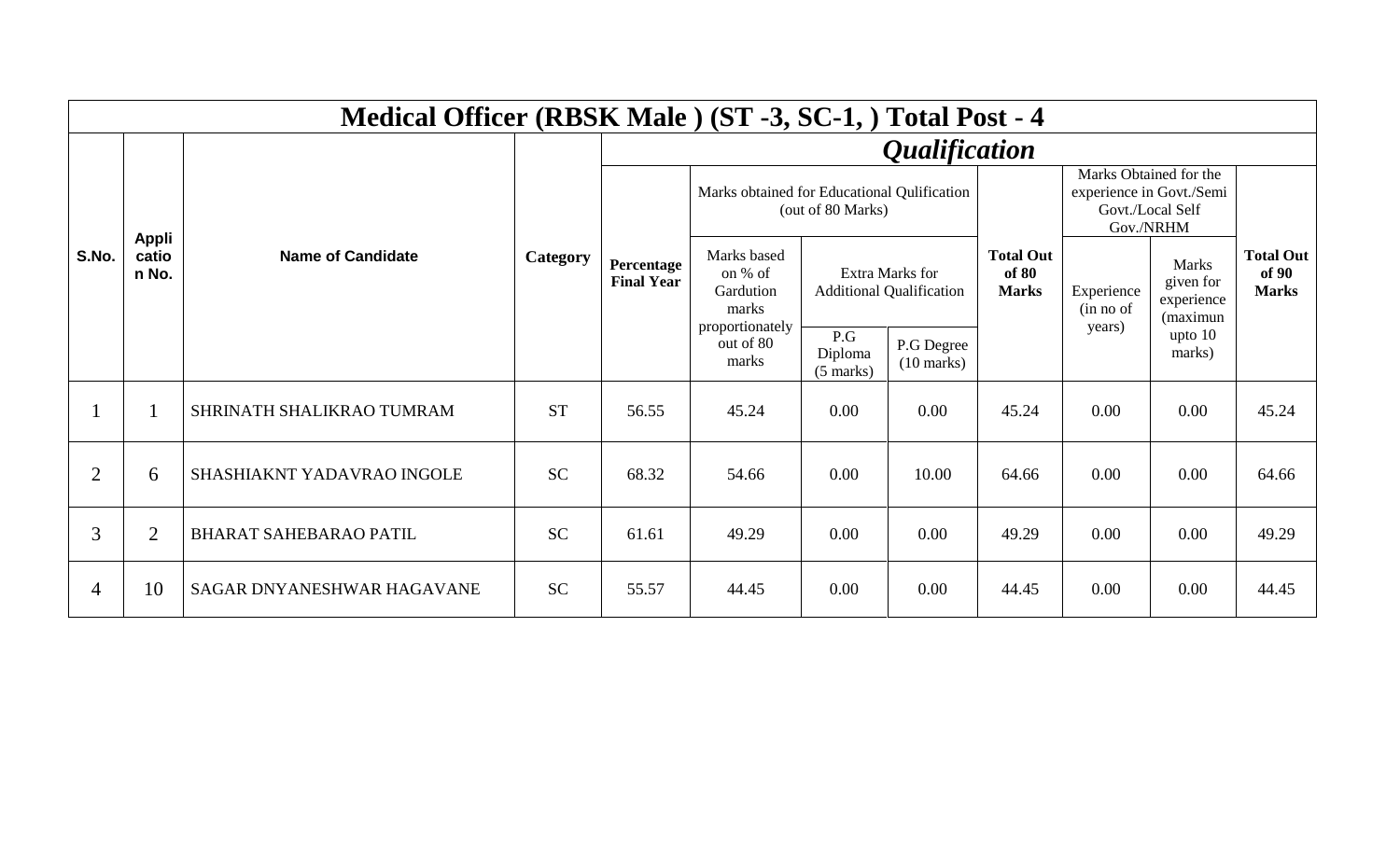|                | Medical Officer (RBSK Female) (ST -5, SC-1, NTC-1) Total Post - 7 |                                |           |                              |                                                                                                 |                                                       |                                 |                              |                       |                                                                                     |                           |
|----------------|-------------------------------------------------------------------|--------------------------------|-----------|------------------------------|-------------------------------------------------------------------------------------------------|-------------------------------------------------------|---------------------------------|------------------------------|-----------------------|-------------------------------------------------------------------------------------|---------------------------|
|                |                                                                   | <b>Name of Candidate</b>       | Categor   |                              | <i><b>Qualification</b></i><br>Marks obtained for Educational<br>Qulification (out of 80 Marks) |                                                       |                                 |                              |                       | Marks Obtained for the<br>experience in<br>Govt./Semi Govt./Local<br>Self Gov./NRHM |                           |
| S.No           | <b>Appli</b><br>catio<br>n No.                                    |                                |           | Percentag<br>e Final<br>Year | Marks based<br>on % of<br>Gardution                                                             | <b>Extra Marks for</b><br>Additional<br>Qualification |                                 | <b>Total</b><br>Out of<br>80 | Experienc             | <b>Marks</b><br>given for                                                           | <b>Total</b><br>Out of 90 |
|                |                                                                   |                                |           |                              | marks<br>proportionatel<br>y out of 80<br>marks                                                 | P.G<br>Diplom<br>a<br>(5)<br>marks)                   | P.G<br>Degree<br>(10)<br>marks) | <b>Marks</b>                 | e (in no of<br>years) | experience<br>(maximun<br>upto $10$<br>marks)                                       | <b>Marks</b>              |
|                | 38                                                                | RUNALI DHANRAJ BHARNE          | <b>SC</b> | 73.12                        | 58.49                                                                                           | 0.00                                                  | 0.00                            | 58.49                        | 2Y                    | 5                                                                                   | 63.49                     |
| $\overline{2}$ | 12                                                                | PRIYANKA SURESH KANDIKATTIWAR  | <b>SC</b> | 62.92                        | 50.34                                                                                           | 0.00                                                  | 10.00                           | 60.34                        | $\overline{0}$        | $\overline{0}$                                                                      | 60.34                     |
| 3              | 31                                                                | <b>DIPTI RAMDAS GAWRE</b>      | <b>SC</b> | 61.08                        | 48.86                                                                                           | 0.00                                                  | 0.00                            | 48.86                        | <b>8Y</b>             | <b>10</b>                                                                           | 58.86                     |
| 4              | 52                                                                | AISHWARYA VENKATRAO SURYATALI  | <b>SC</b> | 69.64                        | 55.71                                                                                           | 0.00                                                  | 0.00                            | 55.71                        | $\overline{0}$        | $\overline{0}$                                                                      | 55.71                     |
| 5              | 29                                                                | <b>SHRUSTI RAJHANS DHOGADE</b> | <b>SC</b> | 68.20                        | 54.56                                                                                           | 0.00                                                  | 0.00                            | 54.56                        | $\overline{0}$        | $\overline{0}$                                                                      | 54.56                     |
| 6              | 30                                                                | RUPALI VILASRAO NARUTE         | NT-C      | 67.31                        | 53.85                                                                                           | 0.00                                                  | 0.00                            | 53.85                        | 3Y                    | 6                                                                                   | 59.85                     |
|                | 37                                                                | RENUKA PRAKASH SHENDGE         | NT-C      | 65.00                        | 52.00                                                                                           | 0.00                                                  | 0.00                            | 52.00                        | $\overline{0}$        | $\overline{0}$                                                                      | 52.00                     |
| 8              |                                                                   | <b>ARTI SURESH MASKE</b>       | NT-C      | 63.36                        | 50.69                                                                                           | 0.00                                                  | 0.00                            | 50.69                        | $\overline{0}$        | $\overline{0}$                                                                      | 50.69                     |
| 9              | 26                                                                | KANCAHN HARISHCHAND CEHATRE    | NT-C      | 61.27                        | 49.02                                                                                           | 0.00                                                  | 0.00                            | 49.02                        | $\overline{0}$        | $\overline{0}$                                                                      | 49.02                     |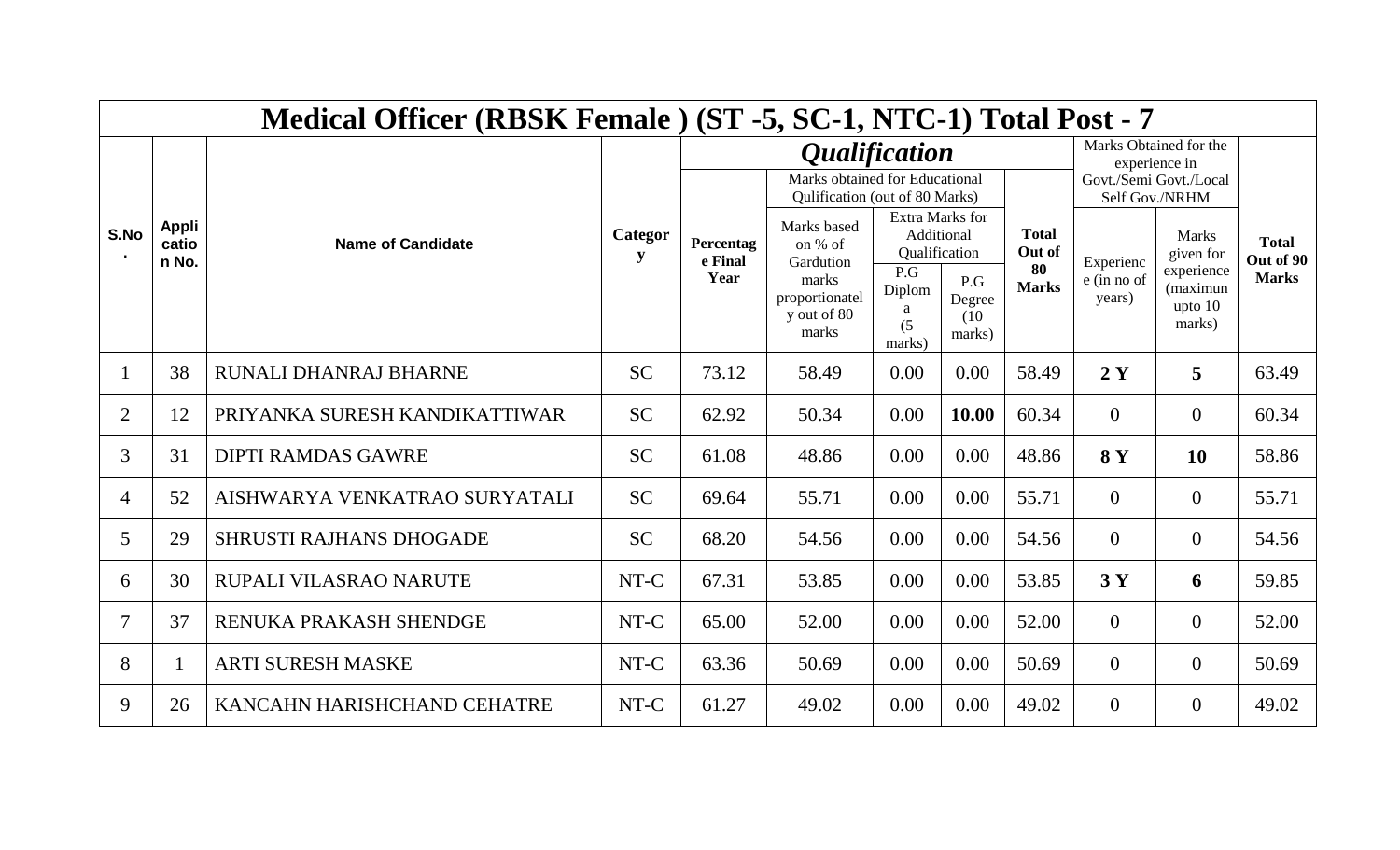| 10            | 10 | ASHWINI SHARDAO KAWANE      | NT-C      | 60.91 | 48.73 | 0.00 | 0.00 | 48.73 | $\theta$        | $\theta$ | 48.73 |
|---------------|----|-----------------------------|-----------|-------|-------|------|------|-------|-----------------|----------|-------|
| <sup>11</sup> | 20 | JAYSHREE MAHADEVRAO VADIYA  | <b>ST</b> | 58.33 | 46.67 | 0.00 | 0.00 | 46.67 | 13 <sub>Y</sub> | 10       | 56.67 |
| 12            | 23 | VRUSHALI KANHOBAJI KUMARE   | <b>ST</b> | 64.49 | 51.59 | 0.00 | 0.00 | 51.59 | $\theta$        | $\Omega$ | 51.59 |
| 13            | 19 | SHIVANI PURUSHOTTAM GHODAM  | <b>ST</b> | 58.27 | 46.62 | 0.00 | 0.00 | 46.62 | $\theta$        | $\theta$ | 46.62 |
| 14            | 18 | ARTI YASHVANRAO KHOKALE     | <b>ST</b> | 57.93 | 46.34 | 0.00 | 0.00 | 46.34 | $\Omega$        | $\theta$ | 46.34 |
| 15            | 21 | SNJIWANI GANESH KINNAKE     | <b>ST</b> | 57.03 | 45.62 | 0.00 | 0.00 | 45.62 | $\overline{0}$  | $\theta$ | 45.62 |
| 16            | 24 | PRATIKSHA GAJANAN KINAKE    | <b>ST</b> | 54.95 | 43.96 | 0.00 | 0.00 | 43.96 | $\Omega$        | $\theta$ | 43.96 |
| 17            |    | <b>VAISHLI RAMESH VADDE</b> | <b>ST</b> | 54.05 | 43.24 | 0.00 | 0.00 | 43.24 | $\Omega$        | $\theta$ | 43.24 |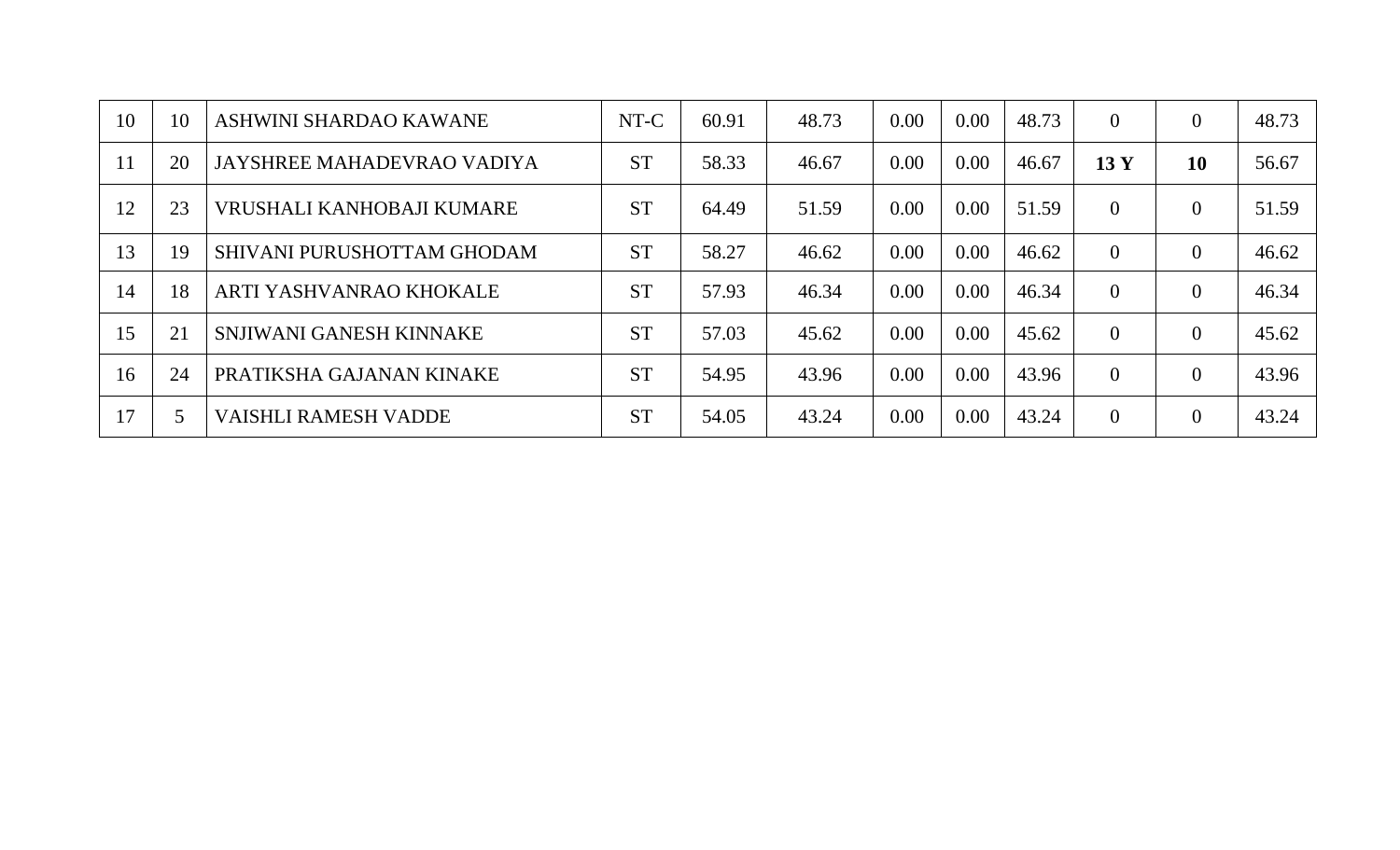|                | Physiotherapst (Open -1, OBC-1) Total Post - 2 |                          |            |                                 |                                                                              |                                                                                            |                                 |                                |                                                                                  |                                 |  |  |  |
|----------------|------------------------------------------------|--------------------------|------------|---------------------------------|------------------------------------------------------------------------------|--------------------------------------------------------------------------------------------|---------------------------------|--------------------------------|----------------------------------------------------------------------------------|---------------------------------|--|--|--|
|                | प्रारुप पात्रता यादी                           |                          |            |                                 |                                                                              |                                                                                            |                                 |                                |                                                                                  |                                 |  |  |  |
|                | <b>Applic</b><br>ation<br>No.                  | <b>Name of Candidate</b> | Category   | <i>Qualification</i>            | Marks obtained for Educational<br>Qulification (out of 80 Marks)             |                                                                                            |                                 |                                | Marks Obtained for the<br>experience in Govt./Semi<br>Govt./Local Self Gov./NRHM |                                 |  |  |  |
| S.No.          |                                                |                          |            | Percentage<br><b>Final Year</b> | Marks based on %<br>of Gardution marks<br>proportionately out<br>of 80 marks | Extra Marks for<br>Additional<br><b>Qualification PG</b><br>Degree<br>$(10 \text{ marks})$ | <b>Total Out of</b><br>80 Marks | Experience (in<br>no of years) | Marks given<br>for experience<br>(maximun<br>upto $10$<br>marks)                 | Total Out of 90<br><b>Marks</b> |  |  |  |
|                | $\overline{2}$                                 | रविशंकर सिकंदर प्रजापती  | <b>OBC</b> | 76.75                           | 61.40                                                                        | 0.00                                                                                       | 61.40                           | 0.00                           | 0.00                                                                             | 61.40                           |  |  |  |
| $\overline{2}$ | $\overline{4}$                                 | मिनाक्षी चरणलाल बालपांडे | <b>OBC</b> | 71.13                           | 56.90                                                                        | 0.00                                                                                       | 56.90                           | 0.00                           | 0.00                                                                             | 56.90                           |  |  |  |
| $\overline{3}$ | 6                                              | आदित्य अरविंदराव मिस्कीन | <b>OBC</b> | 53.50                           | 42.80                                                                        | 0.00                                                                                       | 42.80                           | 0.00                           | 0.00                                                                             | 42.80                           |  |  |  |
| $\overline{4}$ | 5                                              | कृतीका अरविंद मडावी      | Open       | 68.25                           | 54.60                                                                        | 0.00                                                                                       | 54.60                           | 0.00                           | 0.00                                                                             | 54.60                           |  |  |  |
| 5              | 3                                              | हिमानी राजेंद्र गीरोलकर  | Open       | 67.50                           | 54.00                                                                        | 0.00                                                                                       | 54.00                           | 0.00                           | 0.00                                                                             | 54.00                           |  |  |  |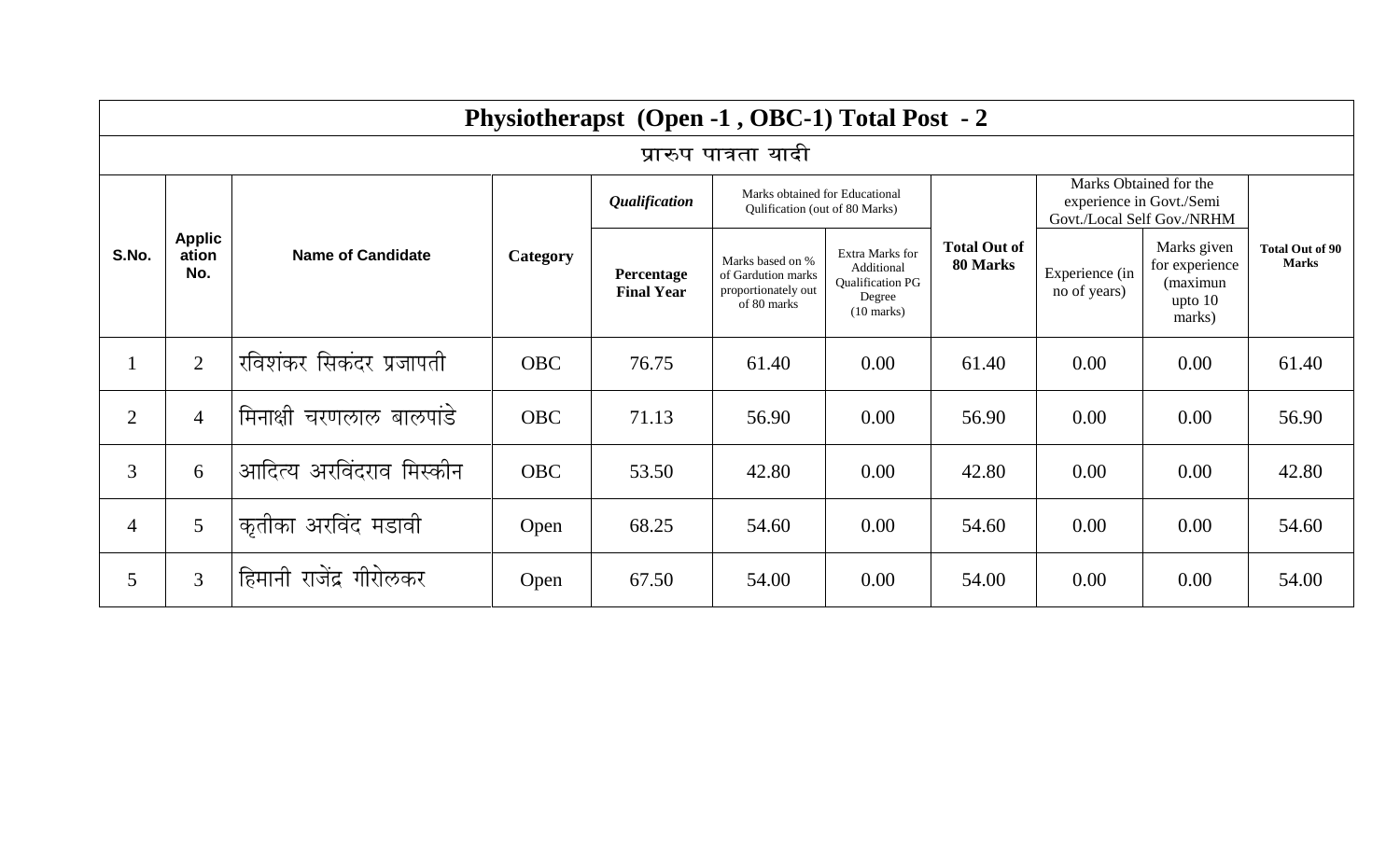|                | <b>Optometrist (Open -1)</b> |                          |                 |                                 |                                                                                 |                                                                                     |                                 |                                                                                     |                                                                     |                                 |  |
|----------------|------------------------------|--------------------------|-----------------|---------------------------------|---------------------------------------------------------------------------------|-------------------------------------------------------------------------------------|---------------------------------|-------------------------------------------------------------------------------------|---------------------------------------------------------------------|---------------------------------|--|
| S.No.          |                              | <b>Name of Candidate</b> | <b>Category</b> | <i><b>Qualification</b></i>     | Marks obtained for Educational<br>Qulification (out of 80 Marks)                |                                                                                     |                                 | Marks Obtained for the<br>experience in Govt./Semi<br>Govt./Local Self<br>Gov./NRHM |                                                                     |                                 |  |
|                | <b>Application</b><br>No.    |                          |                 | Percentage<br><b>Final Year</b> | Marks based on<br>% of Gardution<br>marks<br>proportionately<br>out of 80 marks | Extra Marks<br>for Additional<br>Qualification<br>PG Degree<br>$(10 \text{ marks})$ | <b>Total Out of</b><br>80 Marks | Experience<br>(in no of<br>years)                                                   | Marks given<br>for<br>experience<br>(maximun<br>upto $10$<br>marks) | <b>Total Out of</b><br>90 Marks |  |
|                |                              | Kajal Sanjay Kadam       | <b>OPEN</b>     | 63.50                           | 50.80                                                                           | 0.00                                                                                | 50.80                           | 1.00                                                                                | 0.00                                                                | 50.80                           |  |
| $\overline{2}$ | $\overline{2}$               | Utkarsha Uttamrao Shinde | <b>OPEN</b>     | 56.24                           | 44.99                                                                           | 0.00                                                                                | 44.99                           | 0.00                                                                                | 0.00                                                                | 44.99                           |  |